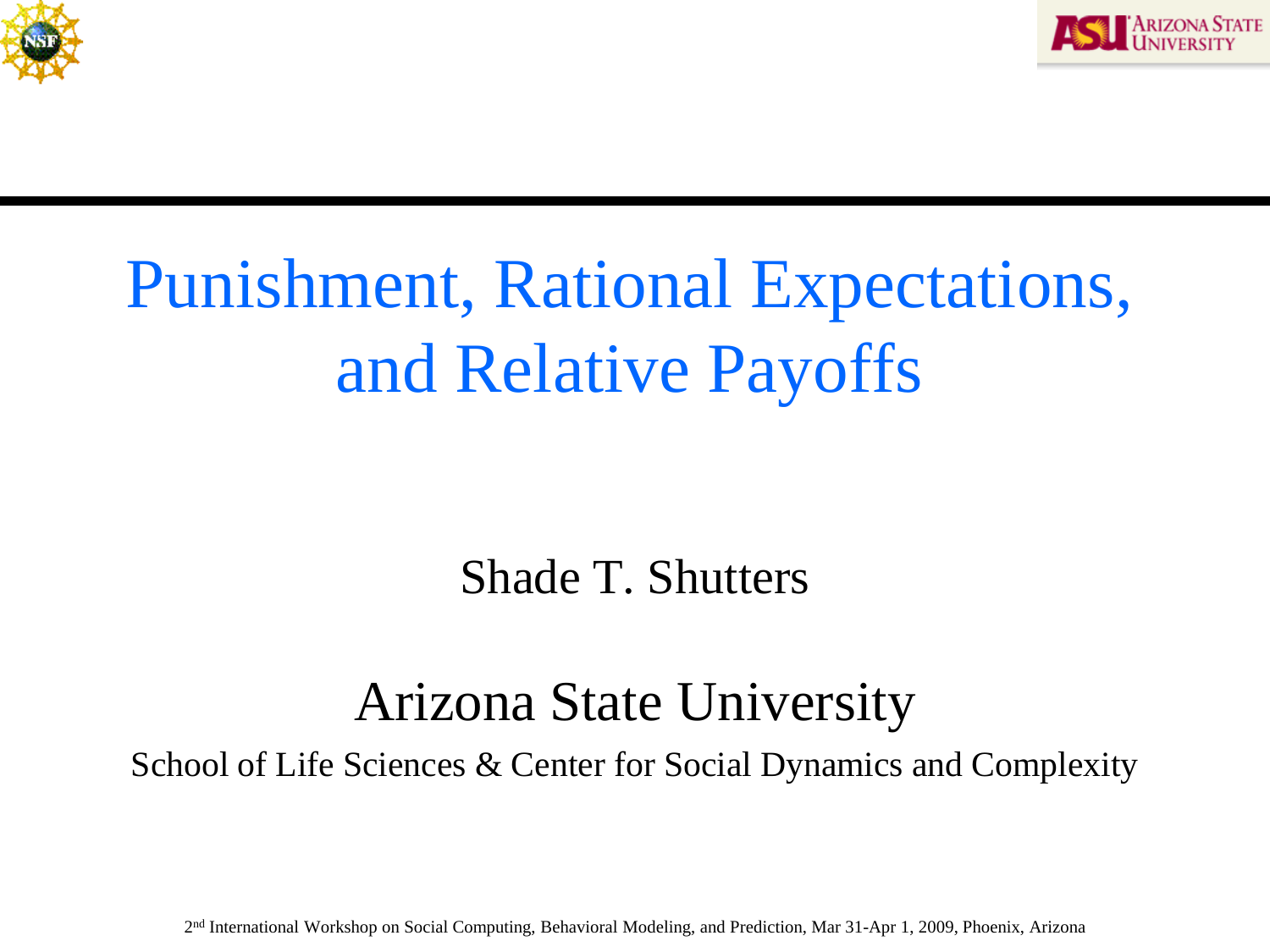



# An Experiment

- 2 subjects play anonymously
- Players have only 2 choices
- Choices are made simultaneously

|       |             | Player 2   |            |
|-------|-------------|------------|------------|
|       |             |            | B          |
| layer | $\mathbf A$ | $x_1, x_1$ | $x_3, x_2$ |
|       | B           | $x_2, x_3$ | $x_4, x_4$ |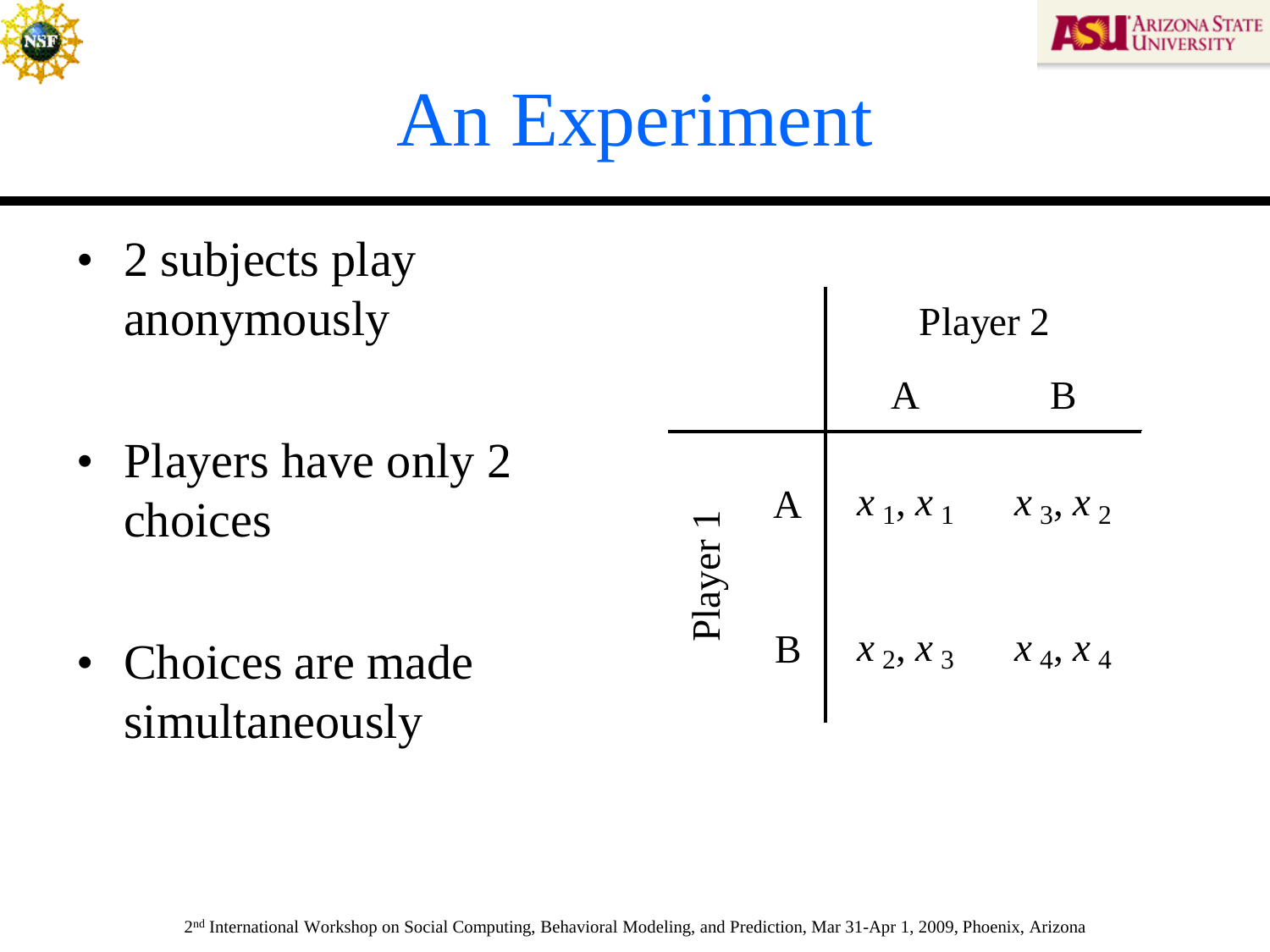



Player 2

# An Experiment

- Game 1
- Expected outcome: – Players choose B • Results: – B selected in 74% of games A B  $A \begin{bmatrix} 3 & 3 \\ 0 & 5 \end{bmatrix}$  $\begin{array}{|c|c|c|} \hline \text{B} & \text{5,0} & \text{1,1} \ \hline \end{array}$ Player 1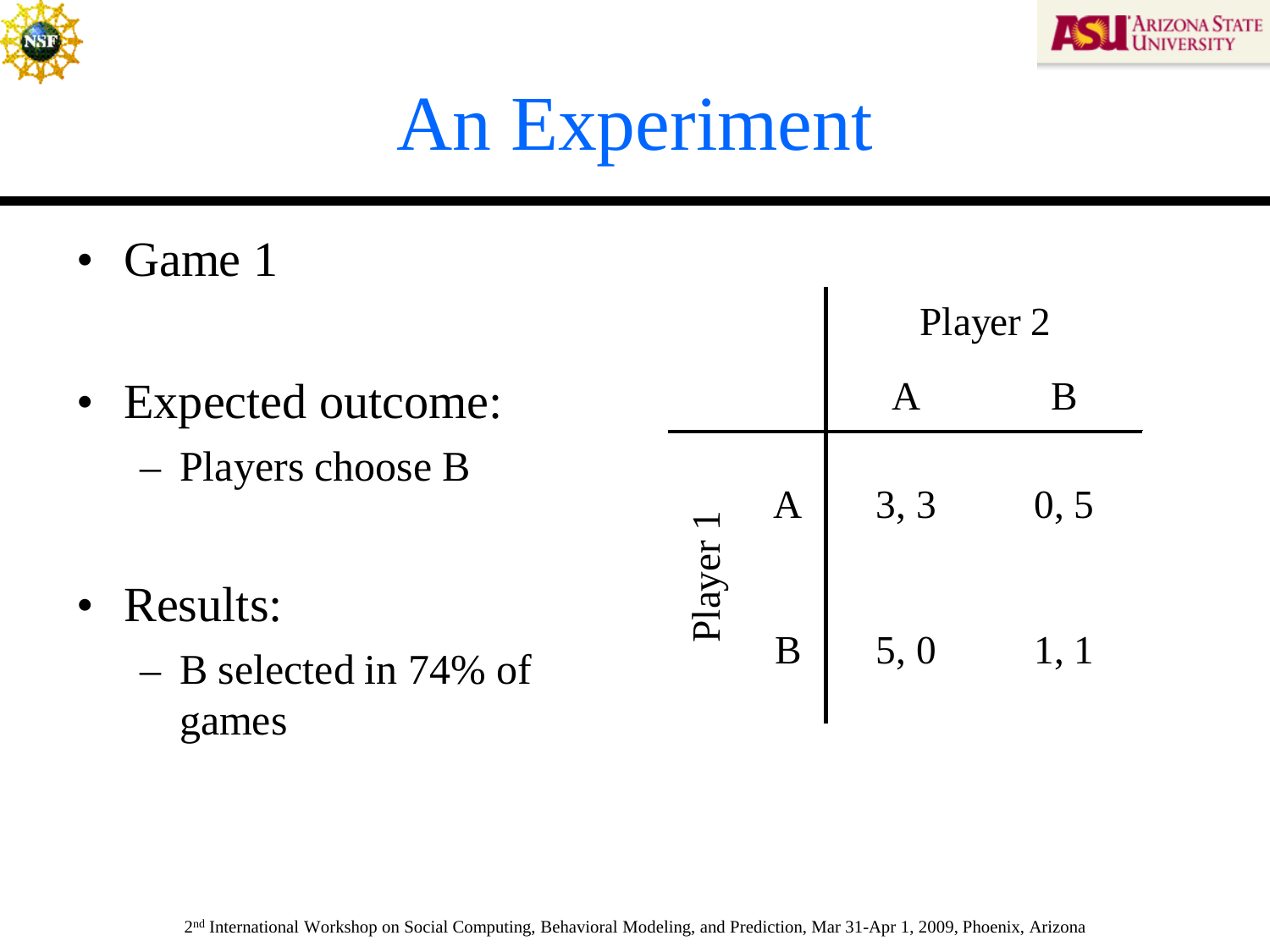



Player 2

# An Experiment

Game 2

games

• Expected outcome: – Players choose A • Results: – B selected in 72% of A B  $A \mid 4, 4 \mid 1, 3$  $\begin{array}{|c|c|c|} \hline \text{B} & \text{3, 1} & \text{0, 0} \ \hline \end{array}$ Player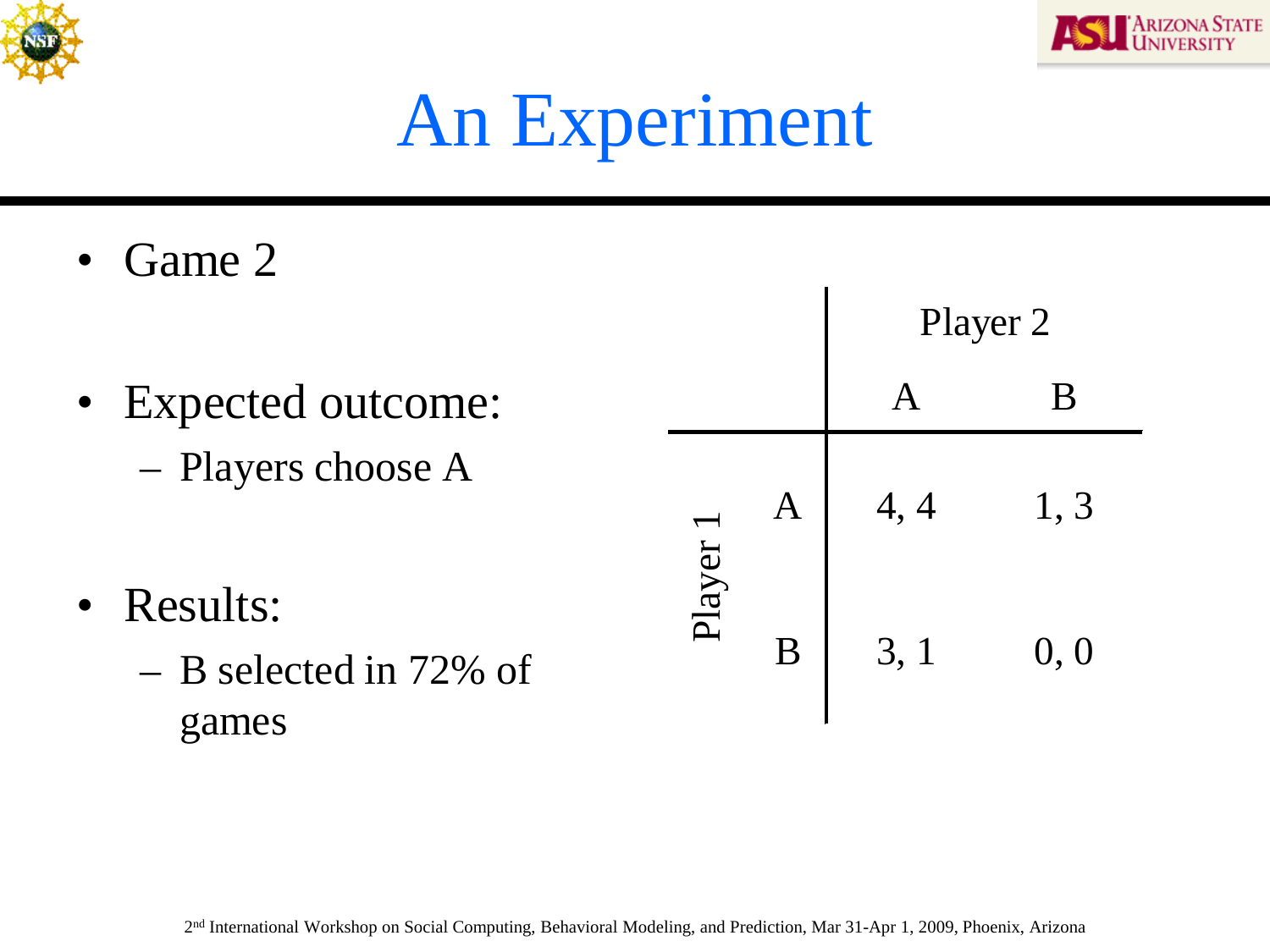



#### An Experiment

- Authors concluded that utility is driven by "the need" to *maximize the difference* between one's self and the other player"
- Minas, JS et al. **1960**. Some descriptive aspects of two-person non-zero-sum games II. *Journal of Conflict Resolution* 4(2):193-197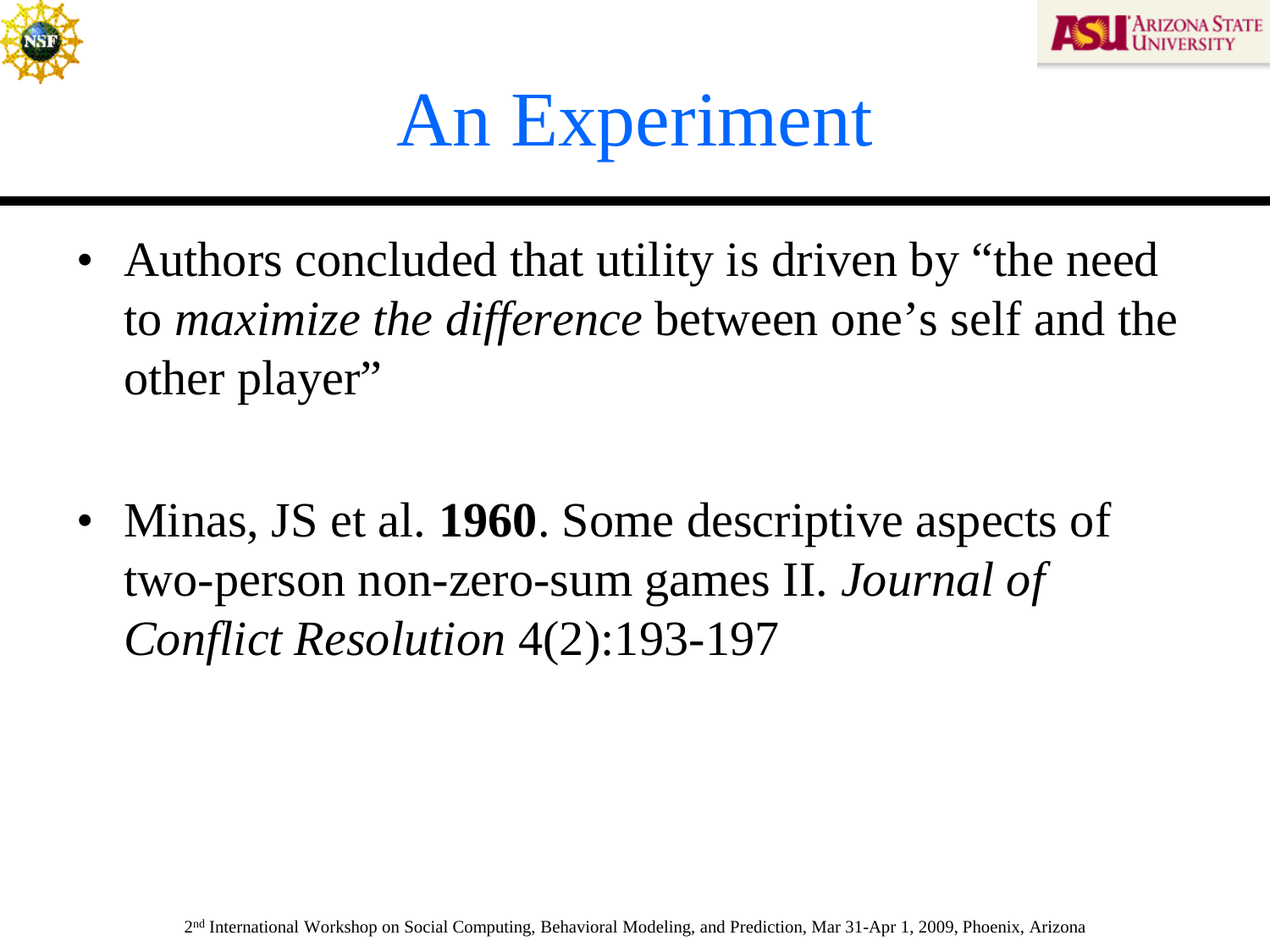



#### **Questions**

- Are assumptions of rational choice theory correct?
	- Do people really only maximize payoffs?
	- Is rational choice theory framed in evolutionary terms?
- What does evolutionary biology tell us?
	- Natural selection is driven by *relative* fitness
- How do absolute models compare to relative models?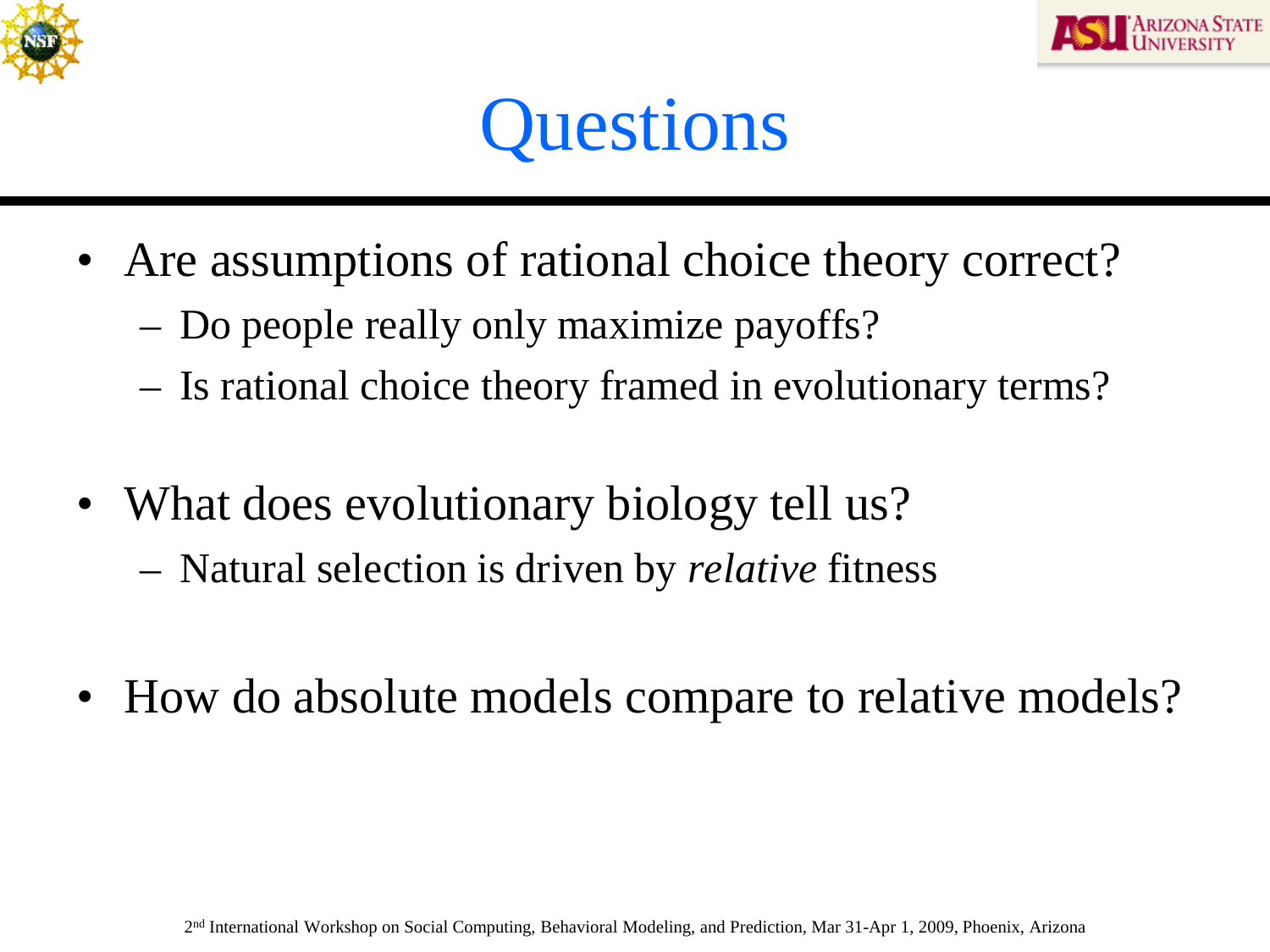



#### The simulation model

• Payoff maximization with **local interactions**

- Populations structured in **social networks**
- Prisoners dilemma with punishment

• Evolutionary algorithm with mutation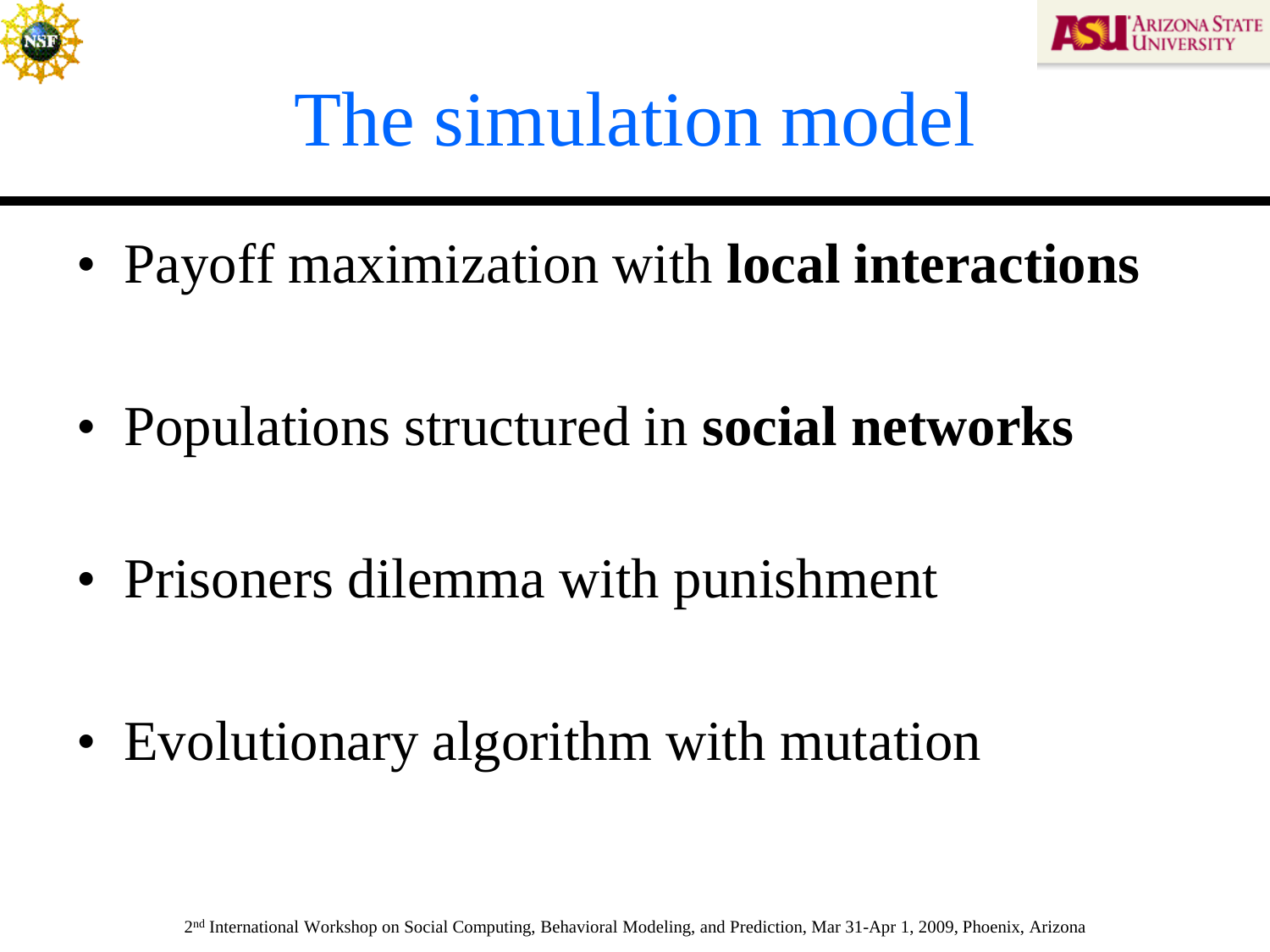



# Continuous prisoners dilemma

- Not limited to 2 choices
	- Choose a cooperation level *x* on [0,1]
- Given a game between *i* and *j*  $-p_i = 1 - x_i + r(x_i + x_j)/2$
- The dilemma

$$
-p_i
$$
 is maxed when  $x_i = 0$   
- $(p_i + p_j)$  is maxed when  $x_i$  and  $x_j = 1$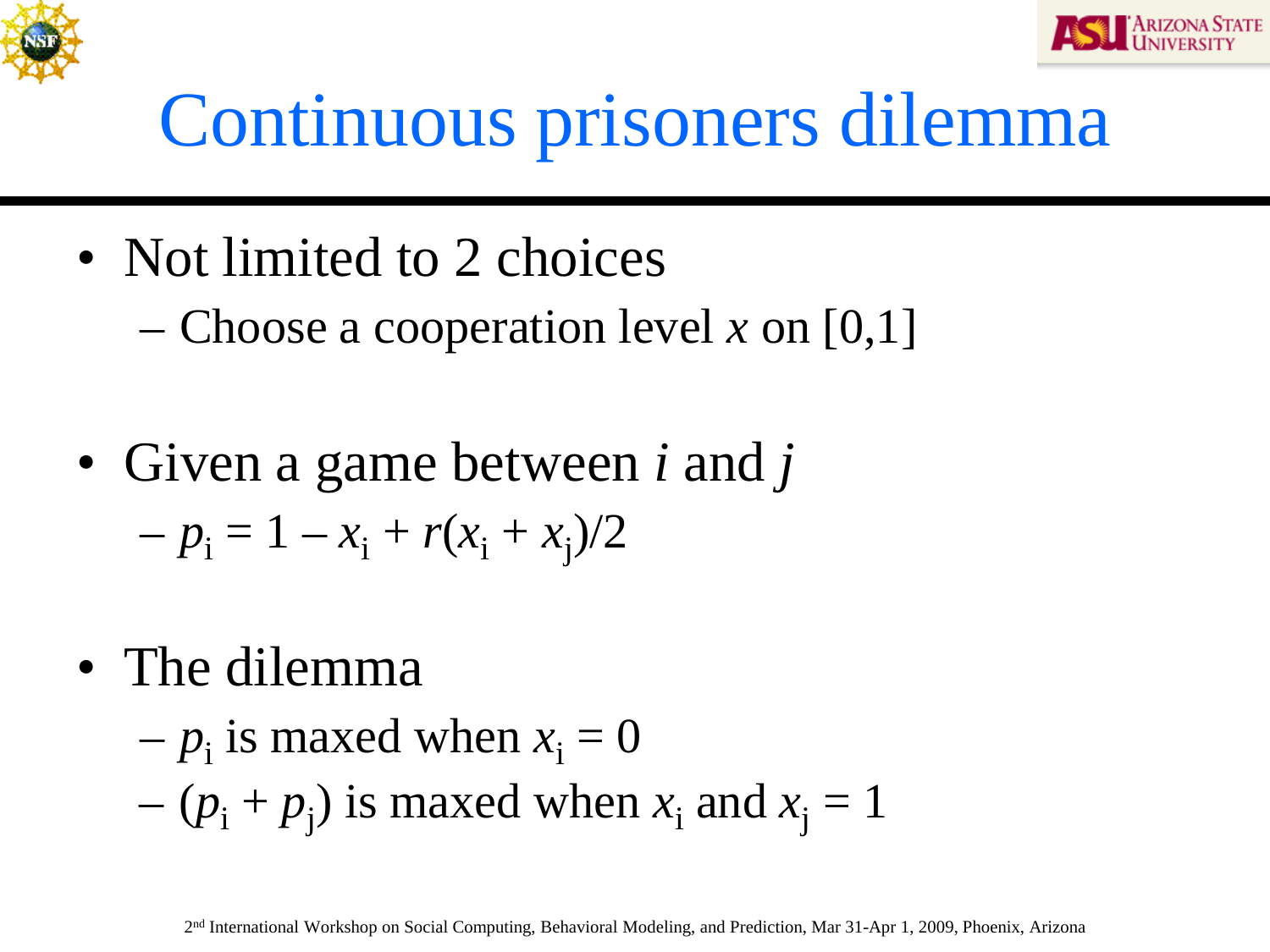



### Altruistic punishment

- Punishment is known to induce cooperation in laboratory experiments
- A reduction in payoffs to punish another with no material benefit in return
- When *k* punishes *j*
	- *k* is charged a cost of *c*
	- *j* is charged a fine of *cM*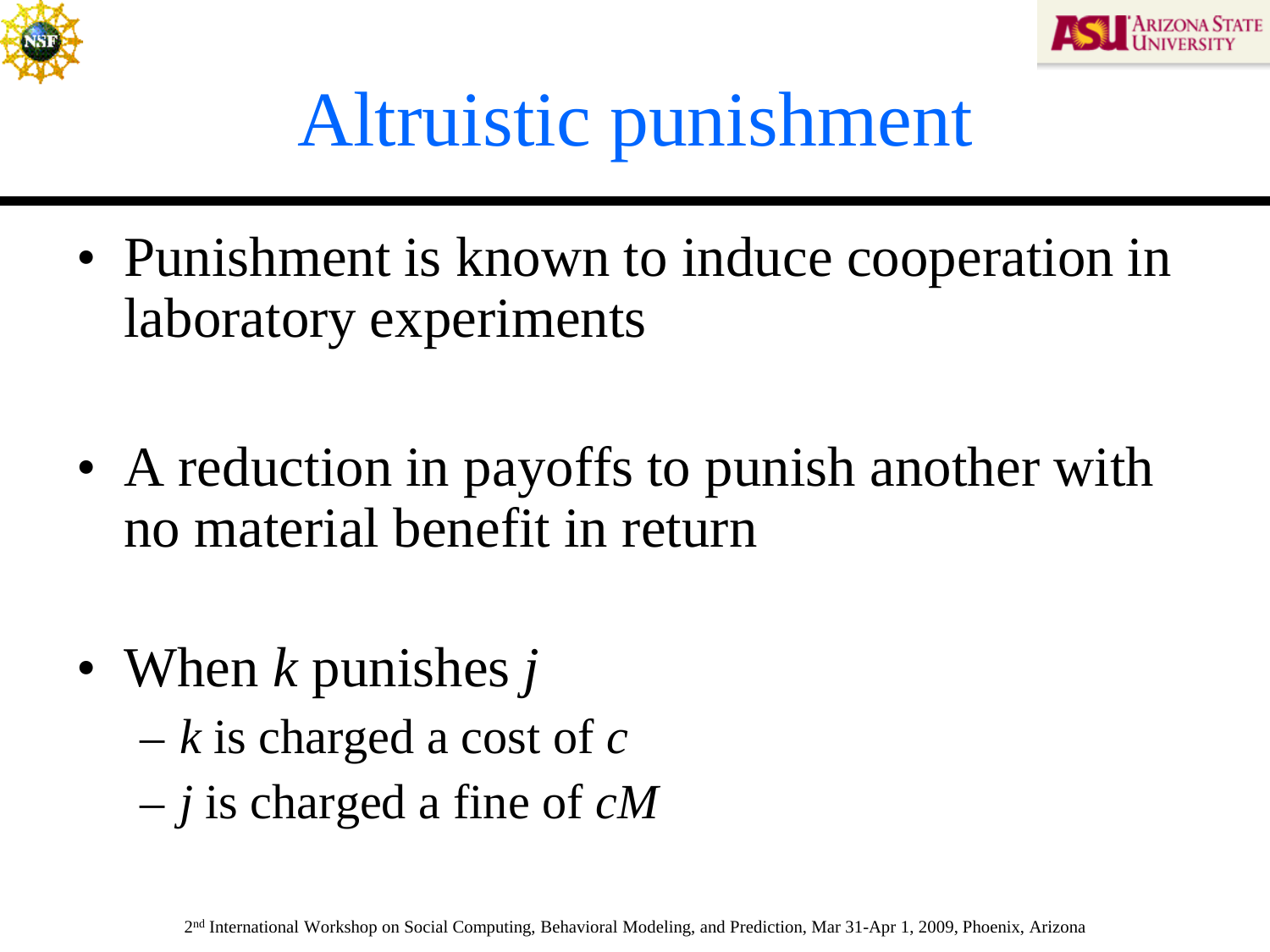



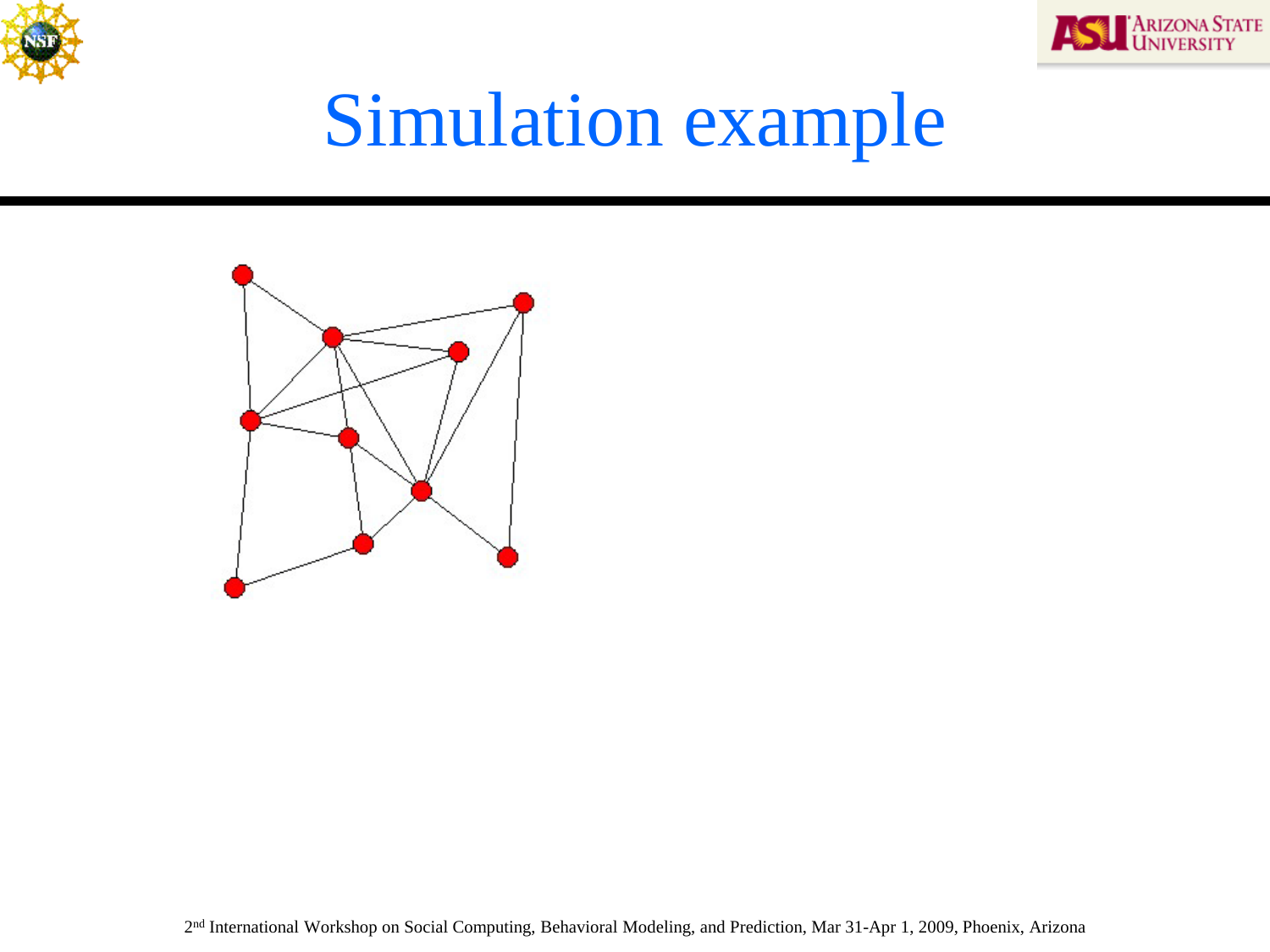





• *i* is selected to initiate a game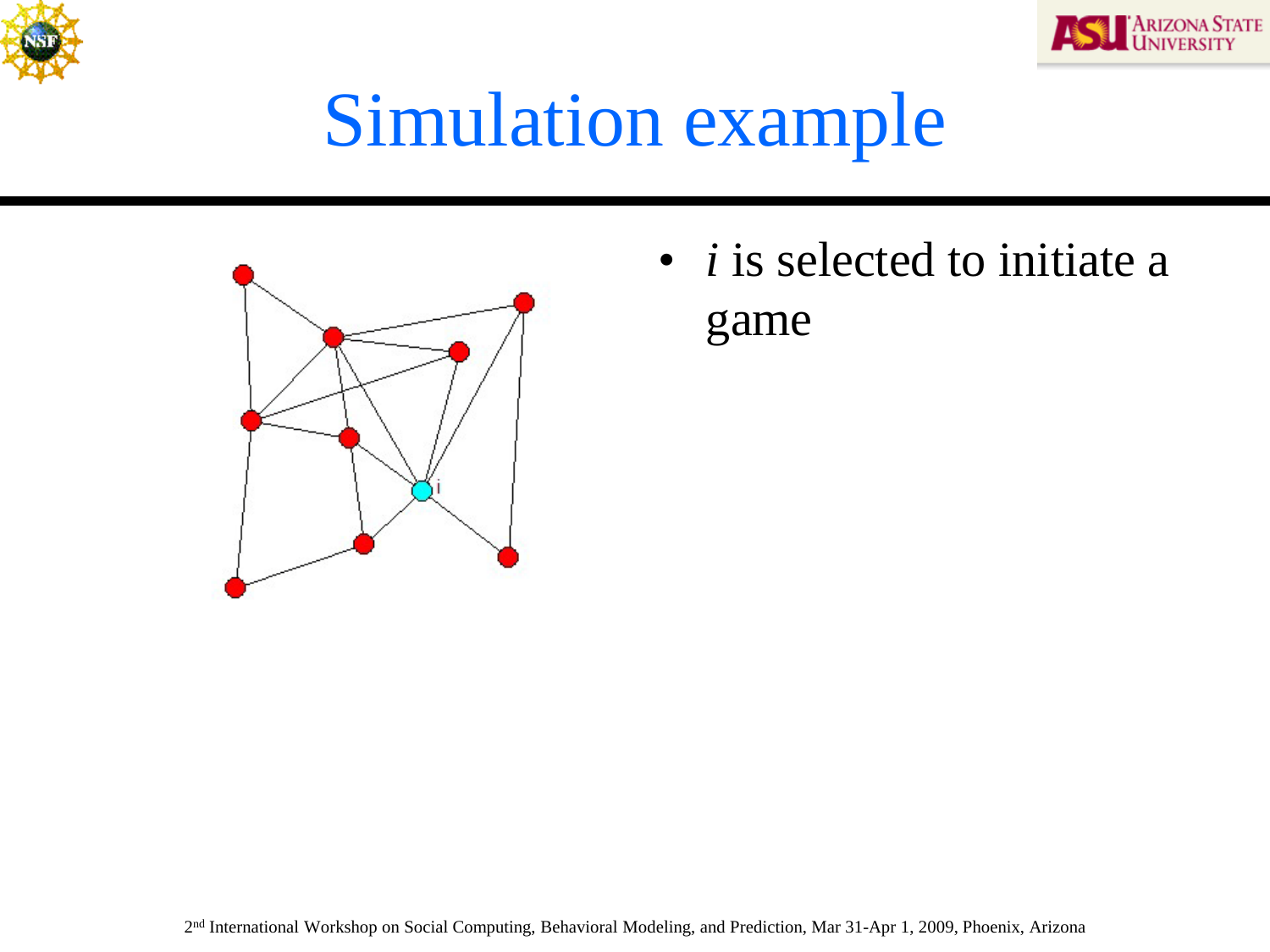





• *i* interacts only within a local neighborhood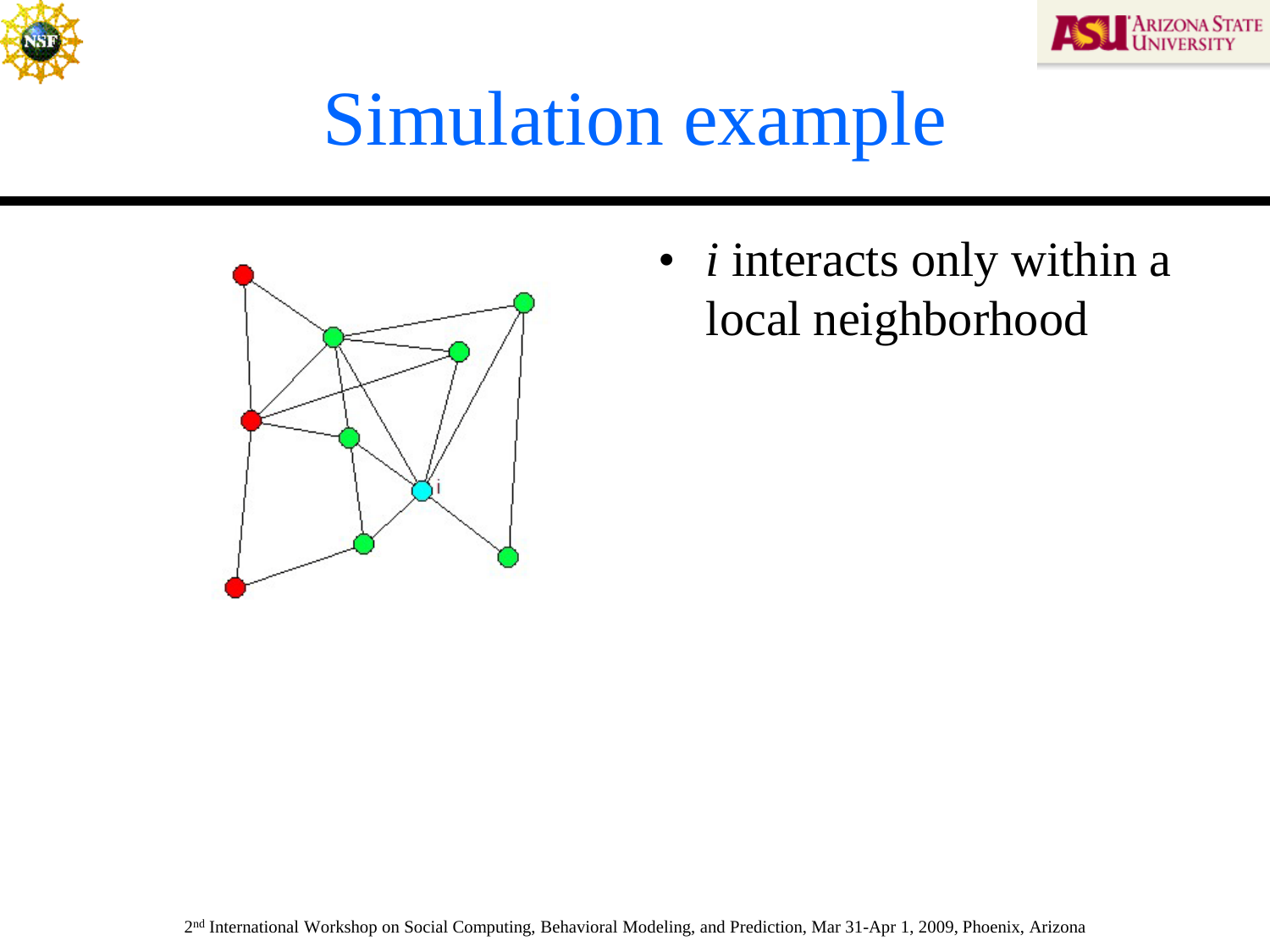





- *i* randomly selects *j* to play with
- *i* and *j* contribute  $x_i$  and  $x_i$  respectively  $- x_i + x_j = G$
- Each gets a payoff  $-p_i = (1-x_i) + rG/2$  $-p_j = (1-x_j) + rG/2$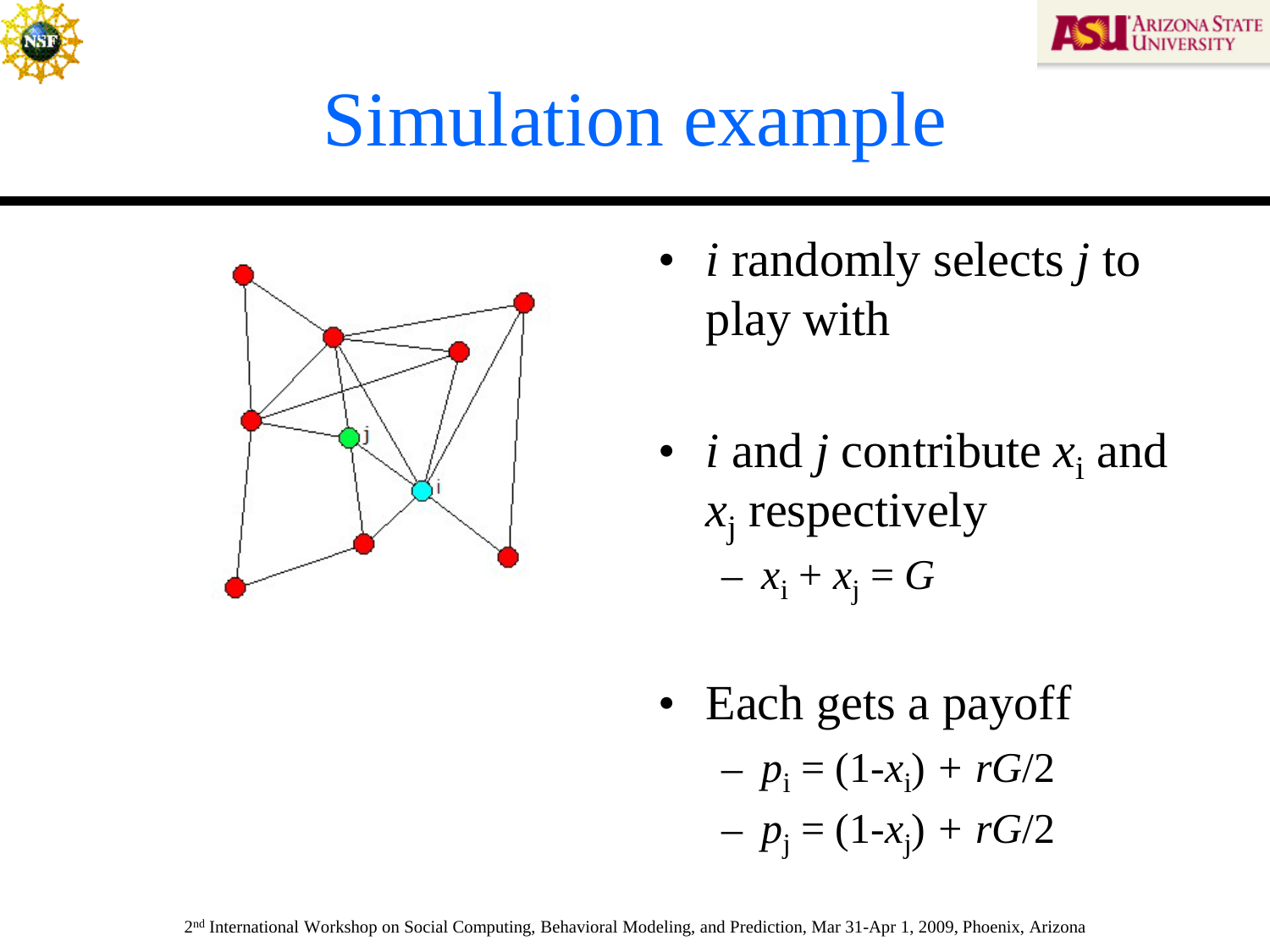





- *i* randomly chooses a neighbor *k* to evaluates *i*
- If *i*'s offer was sufficient nothing happens
- If *i*'s offer was too low *k*  punishes *i*

$$
- p_{k} = p_{k} - c
$$

 $-p_i = p_i - cM$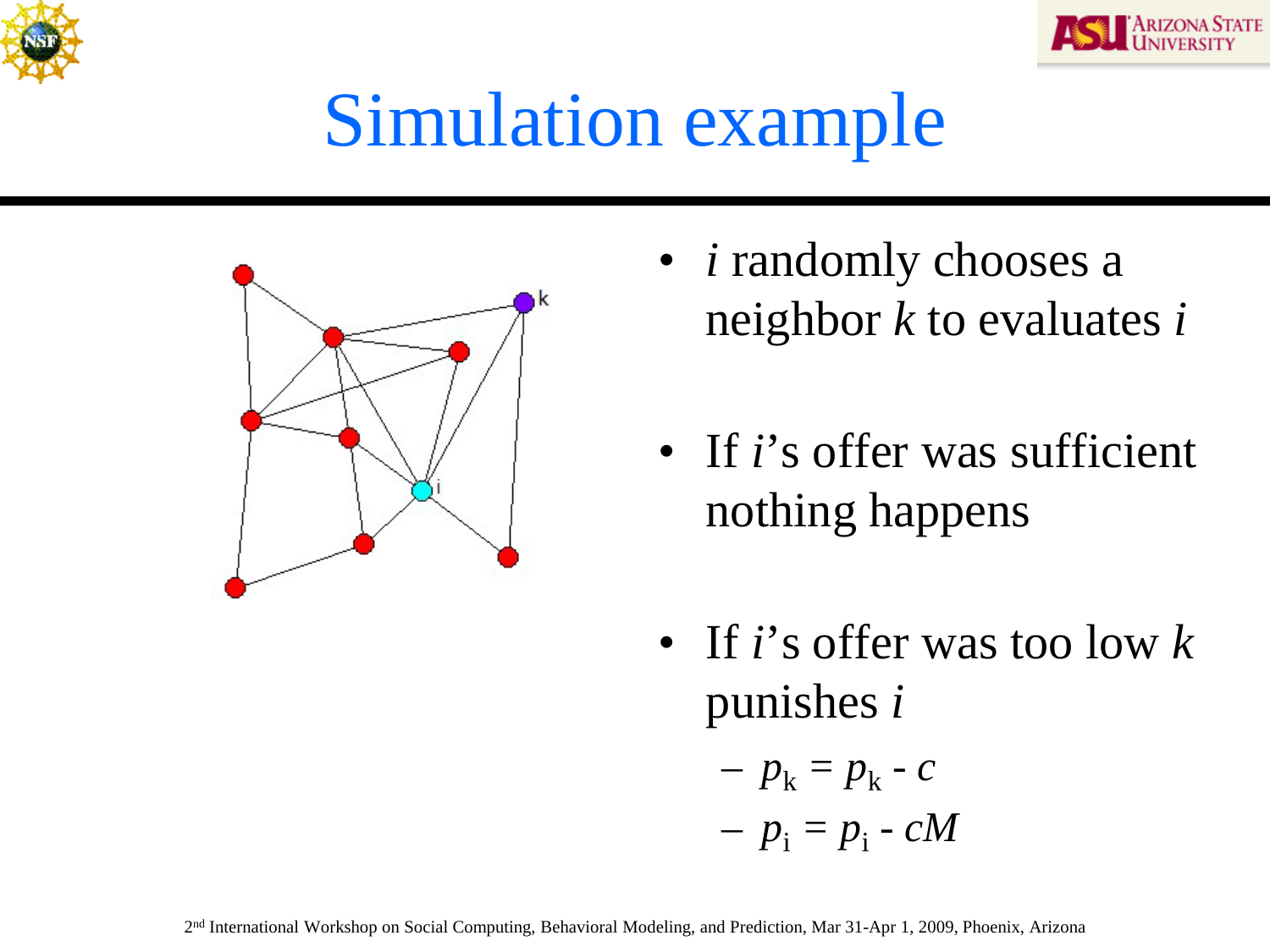



#### Networks used

| <b>Network Type</b> | <b>Description of Neighbors</b>  | Number of<br><b>Neighbors</b> |
|---------------------|----------------------------------|-------------------------------|
| Ring                | Left, right                      | 2                             |
| <b>Von Neumann</b>  | Left, right, up, down            | $\overline{4}$                |
| Hexagonal           | Left, right, diagonals           | 6                             |
| Moore               | Left, right, up, down, diagonals | 8                             |
| Complete            | All other agents                 | $N-1$                         |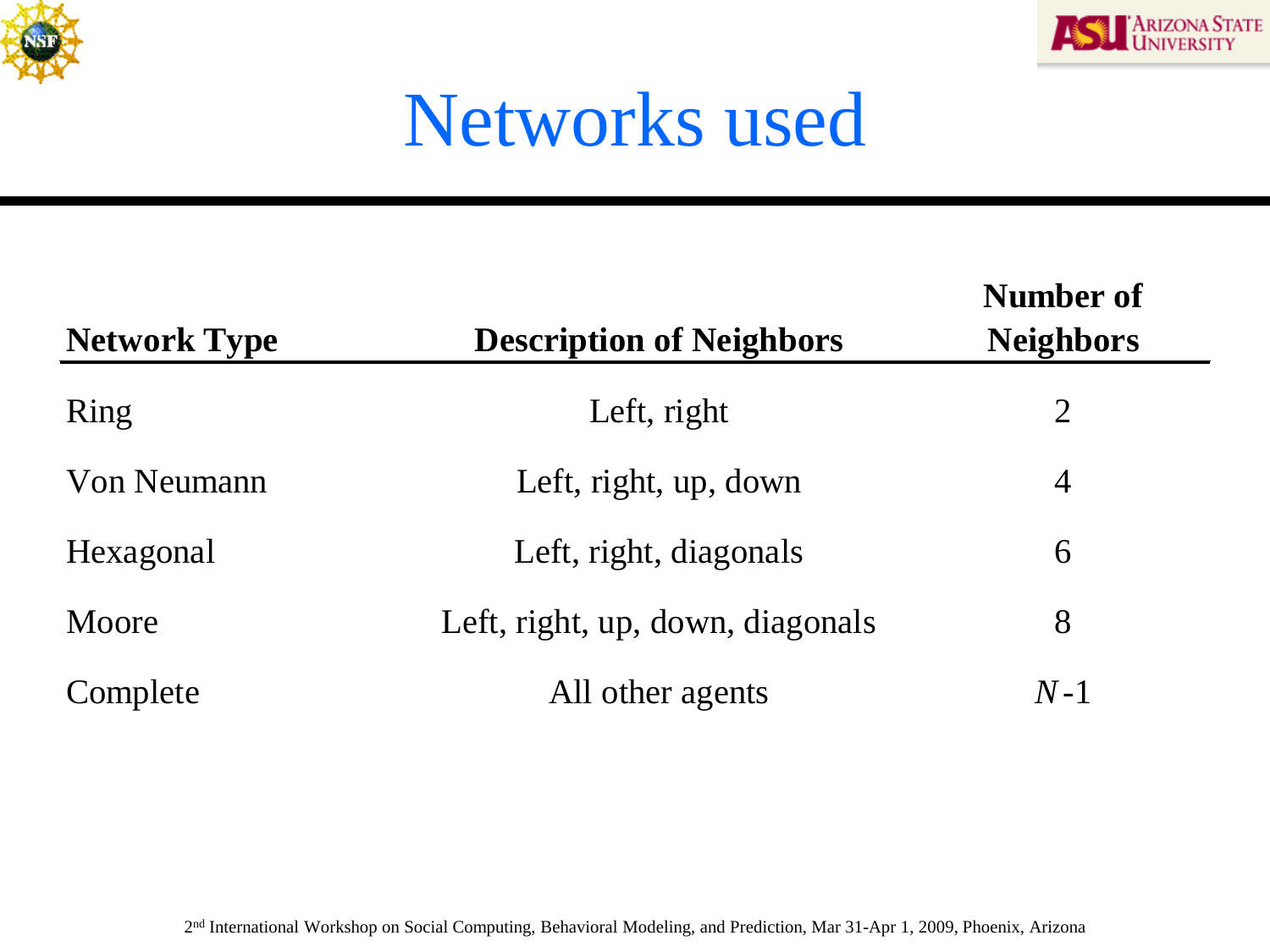



### Behavior models

#### Economic model

- Agents maximize *p*
- Agents never punish
- No punishment  $=$  no cooperation

#### Biological model

- Agents maximize  $p/P_n$
- Agents punish at  $M > n$
- Punishment results in cooperation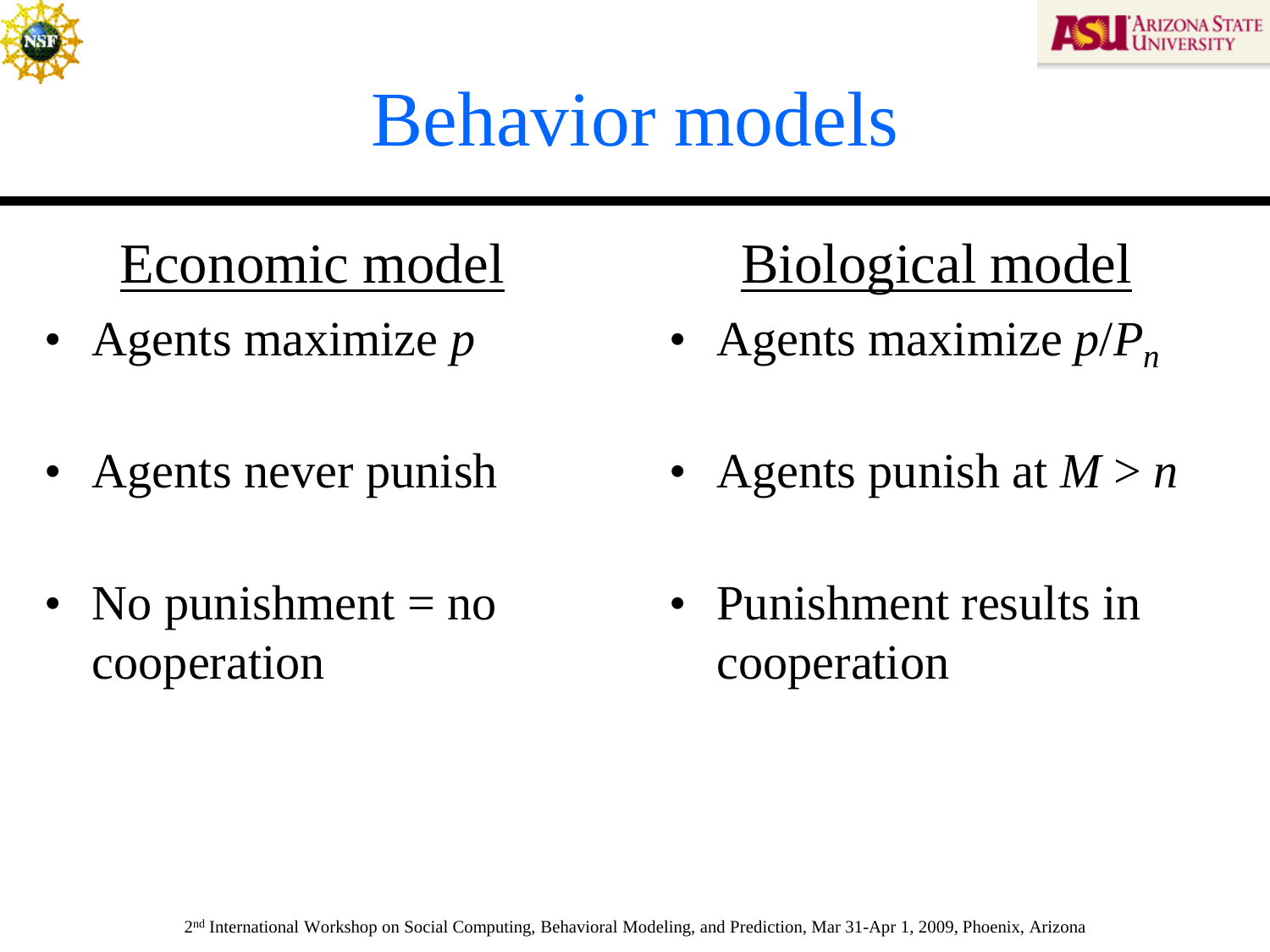



#### Linear Network - Predictions

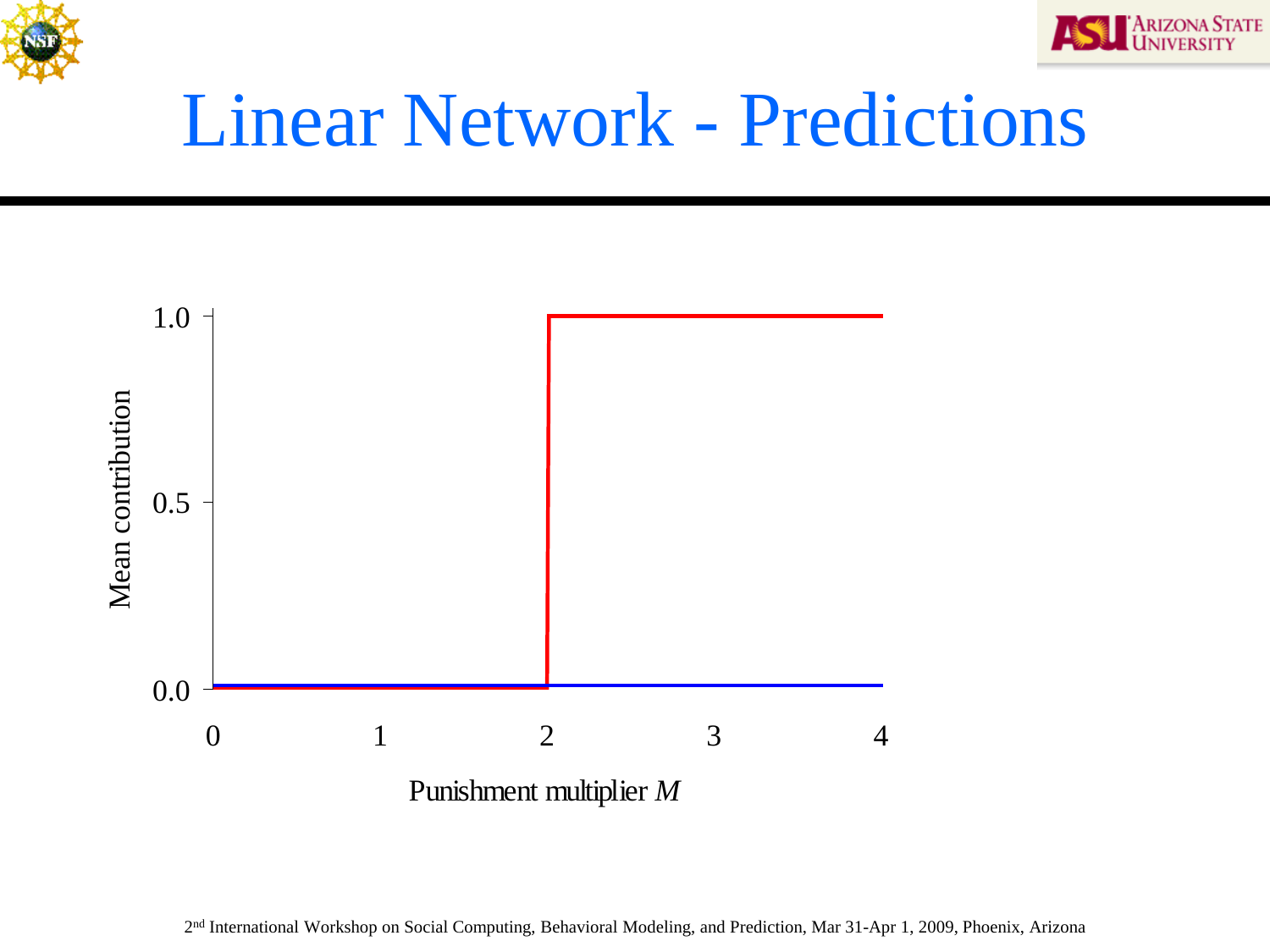



#### Linear Network - Results

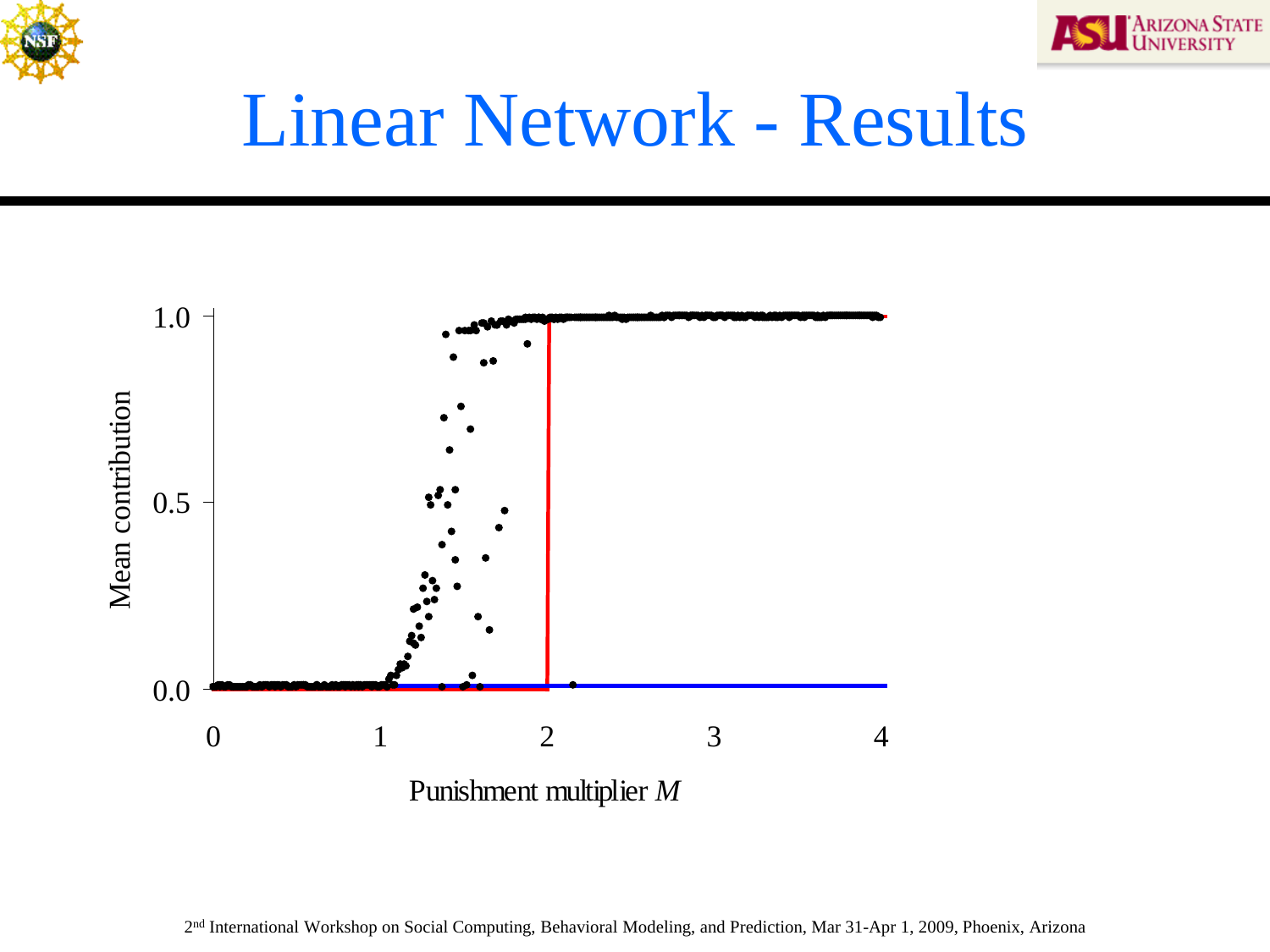



Results (*N*=400)

#### **value of** *M* **at which punishment drives the population to cooperate**

| <b>Network Type</b> | <b>Economic</b><br><b>Expectation</b> | <b>Biological</b><br><b>Expectation</b> | <b>Simulation</b><br><b>Result</b> |
|---------------------|---------------------------------------|-----------------------------------------|------------------------------------|
| Ring                | <b>Never</b>                          | $\overline{2}$                          | 1.5                                |
| <b>Von Neumann</b>  | <b>Never</b>                          | $\overline{4}$                          | 1.8                                |
| Hexagonal           | <b>Never</b>                          | 6                                       | 2.2                                |
| Moore               | <b>Never</b>                          | 8                                       | 2.8                                |
| Complete            | <b>Never</b>                          | $N-1$                                   | <b>Never</b>                       |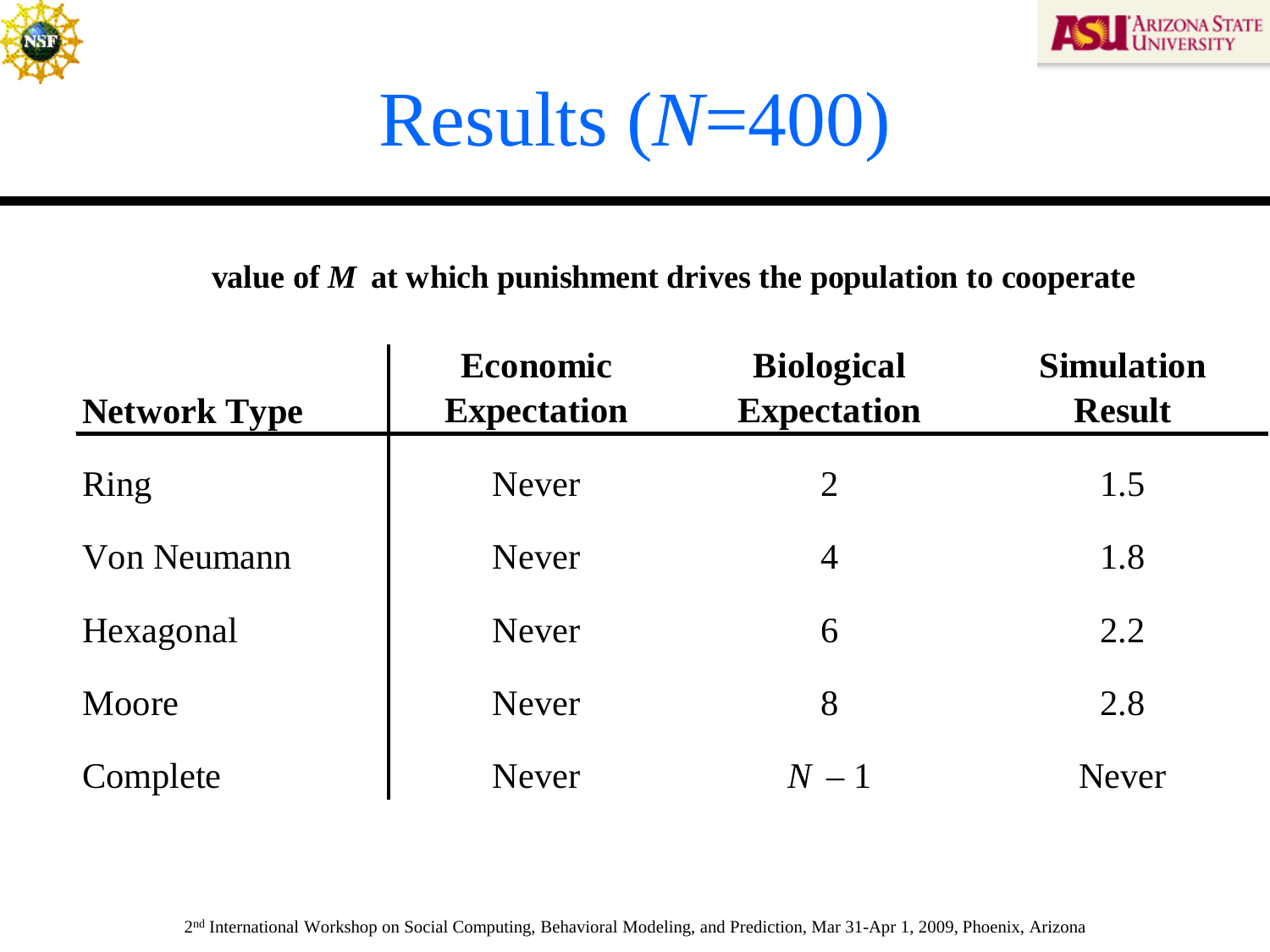



# Why is this important?

• International treaties are often designed to convert a dilemma to a "win-win" scenario



• If relative payoffs drive behavior the treaty has no effect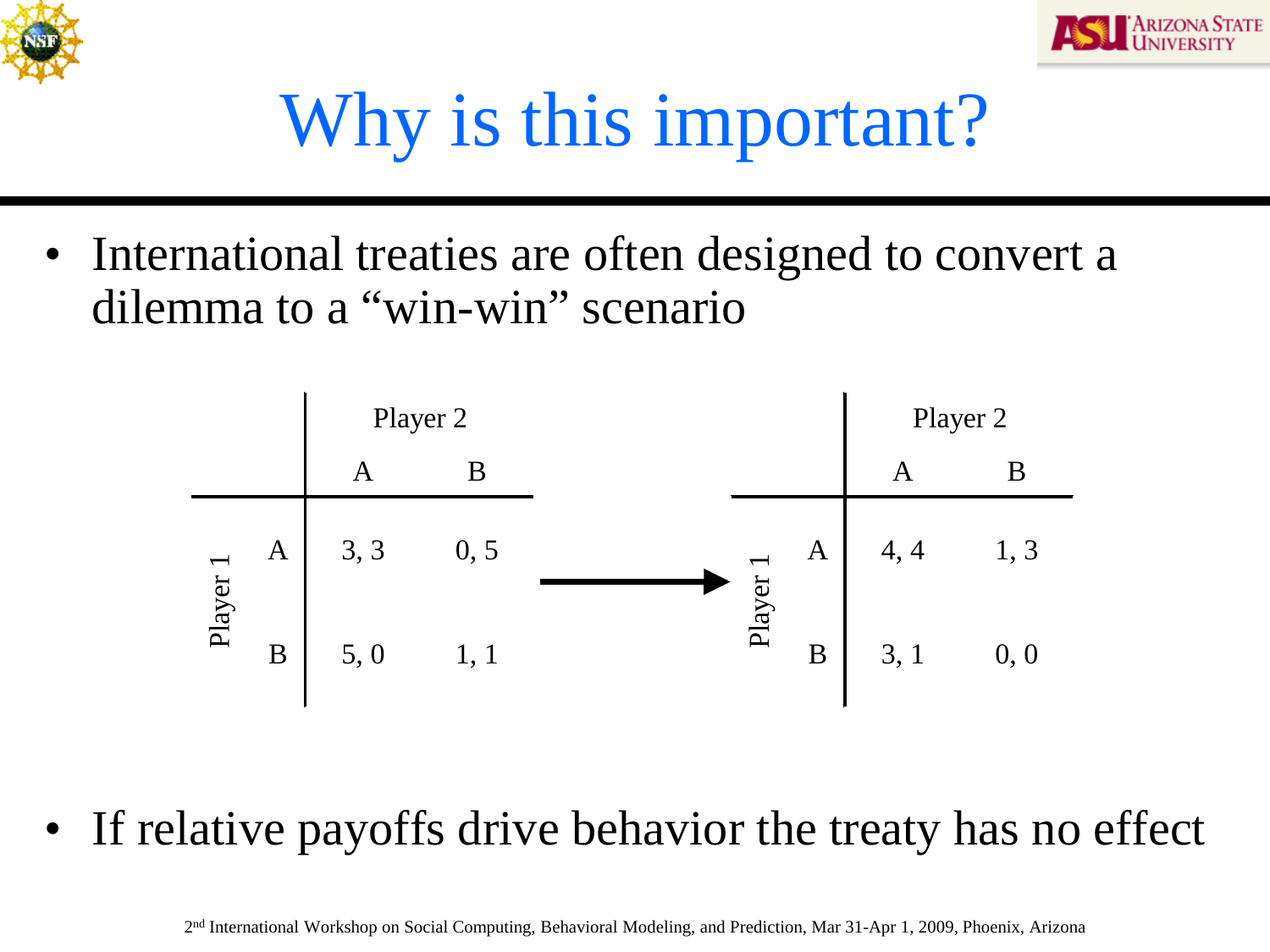



#### Conclusion

- Behavior in networked populations is better predicted by a biological, relative payoff model
- The importance of relative vs. absolute payoffs is dependent on network topology
- If relative payoffs drive behavior, restructuring payoffs may not have intended effects